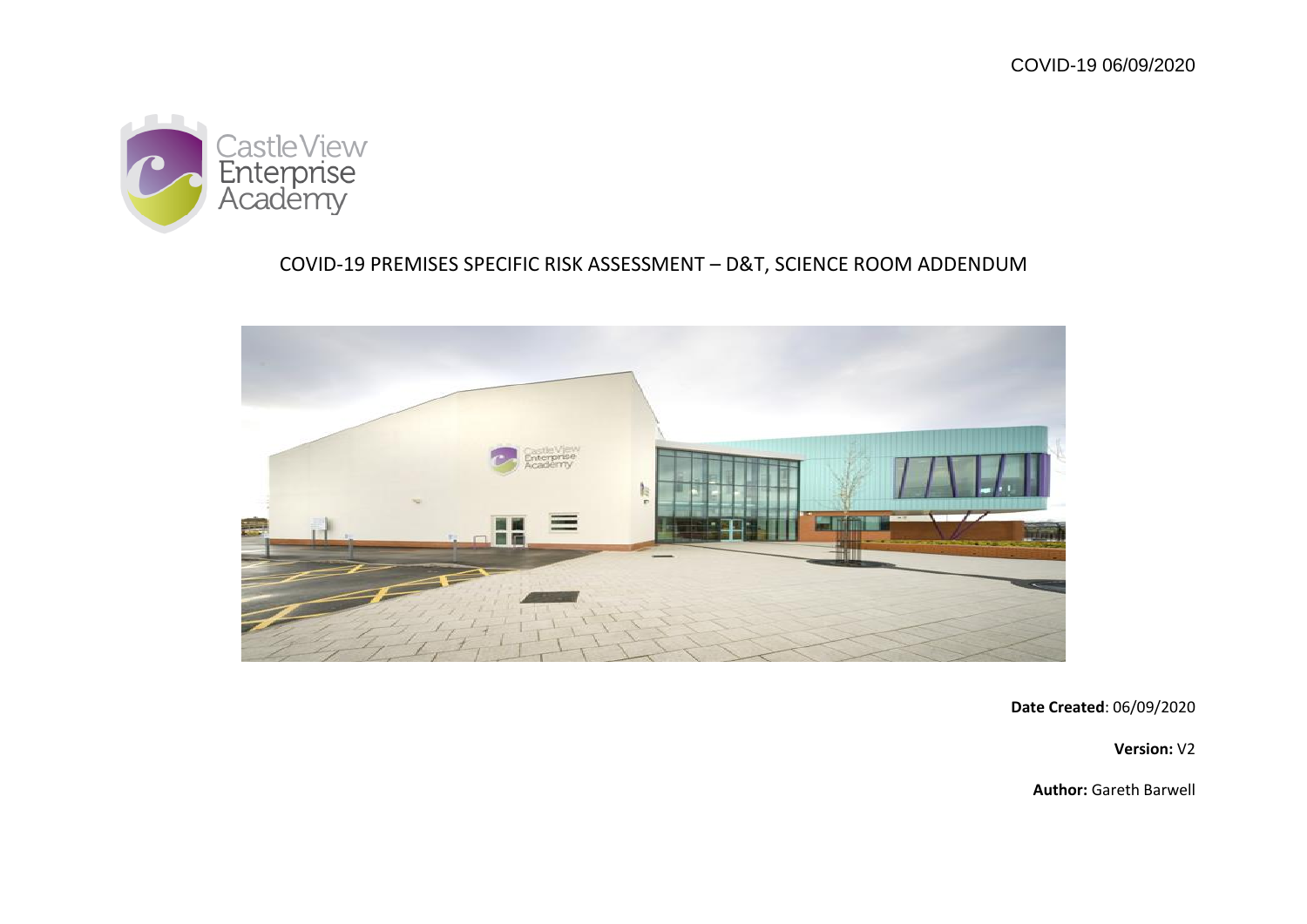**Appendix Covid19/ Social distancing –Technology, Design & Technology and Science rooms converted to basic classrooms– September 6th 2020**

## **Context: The requirement to place year groups into bubbles for all their lessons.**

### **Food rooms:**

- All unnecessary equipment removed from the room, including any sharp equipment, heavy pans etc. which students could exploit when staff are changing rooms
- Exam desks placed in the area to accommodate classes up to 30/32 students
- Gas disengaged, key removed and held by technical staff
- Electric cookers all unplugged and disabled from DB board
- Water turned off, when reinstated Andrew Elsdon to do this. Legionella testing before use.
- Door wedges can be used temporarily during Covid 19 to increase air circulation. There will be no hazardous activity in the rooms.
- To reduce any risk of fire, accident or 'naughty' behaviour when rooms are used as general classrooms and by staff unfamiliar with, and unqualified in the use of these rooms.
- Fire extinguishers to remain, as there are few, if any student issues with them. Review if necessary.

# **Science rooms (all upstairs)**

- All unnecessary equipment removed from rooms into the Science prep room which remains locked to students
- Water isolated, gas turned off, key held by Science Technician
- Door wedges can be used temporarily during Covid 19 to increase air circulation. There will be no hazardous activity in rooms.
- Fire extinguishers are to remain, as there are few, if any student issues with them. Review if necessary.
- All water to be turned off, when used and reinstated and checked by Andrew Elsdon LA Legionella testing to ensure water is safe.

## **Technology DT Room**

All large wooden benches moved to the back of the room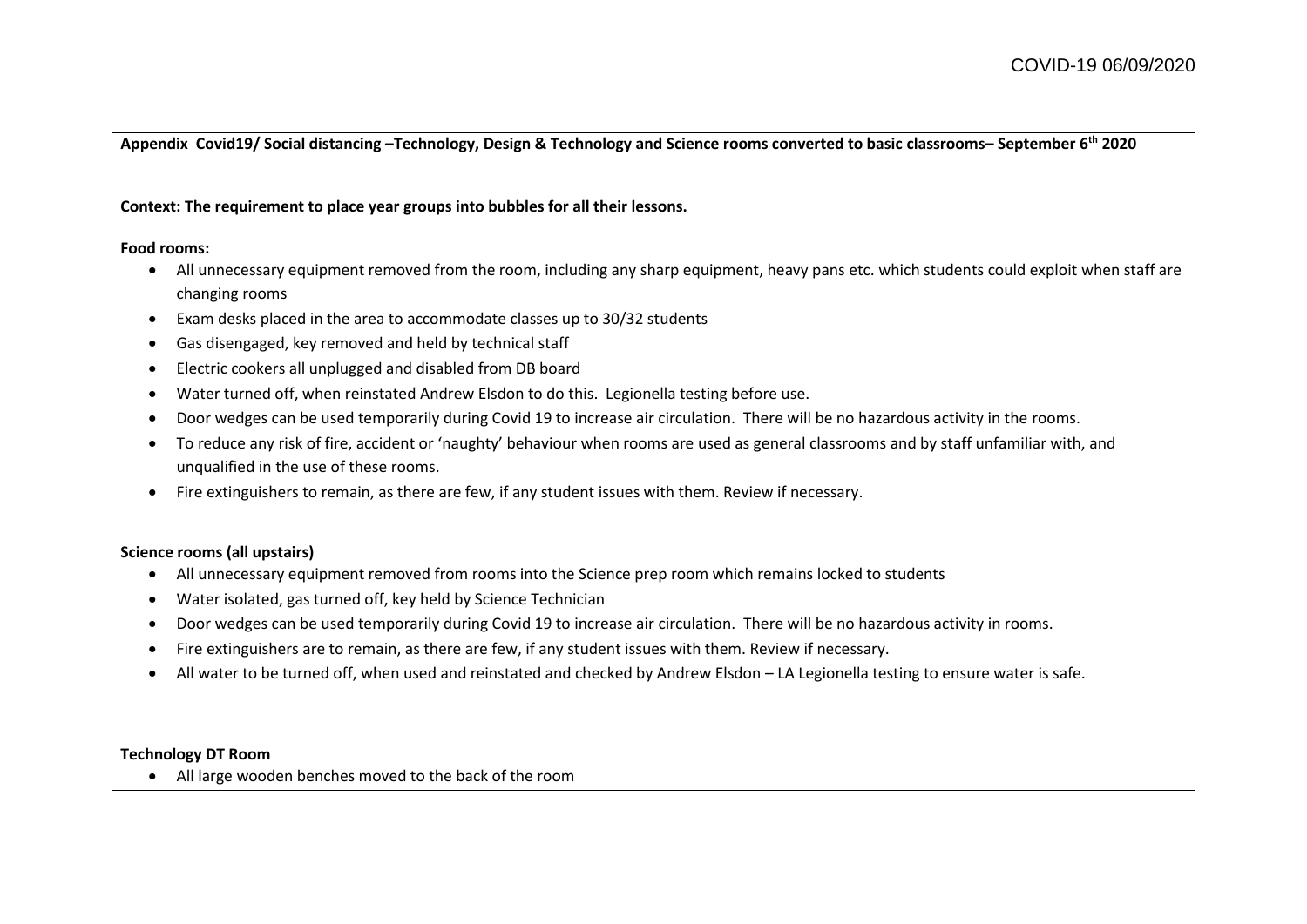- All vices to be removed and stored
- All power leads to be removed
- All equipment to be disabled via the DB board
- Remove as much of the equipment as possible into storage container bought for Covid 19 and D&T prep room
- Those pieces of kit remaining are to be covered over and disabled, all blades removed.
- Padlocks also to be placed on the isolation switches and the key recorded and saved in facilities, D&T prep.
- Remove vacuum kit to prep room.
- Any equipment which could be thrown or tampered with which could cause injury to be removed.
- Classrooms set up for year group bubble Year 9.

### **Necessary Action**

• To reduce the risk of any fire, accident or naughty behaviour when the rooms are used as general classrooms by staff unfamiliar with and unqualified in the use of the D&T room